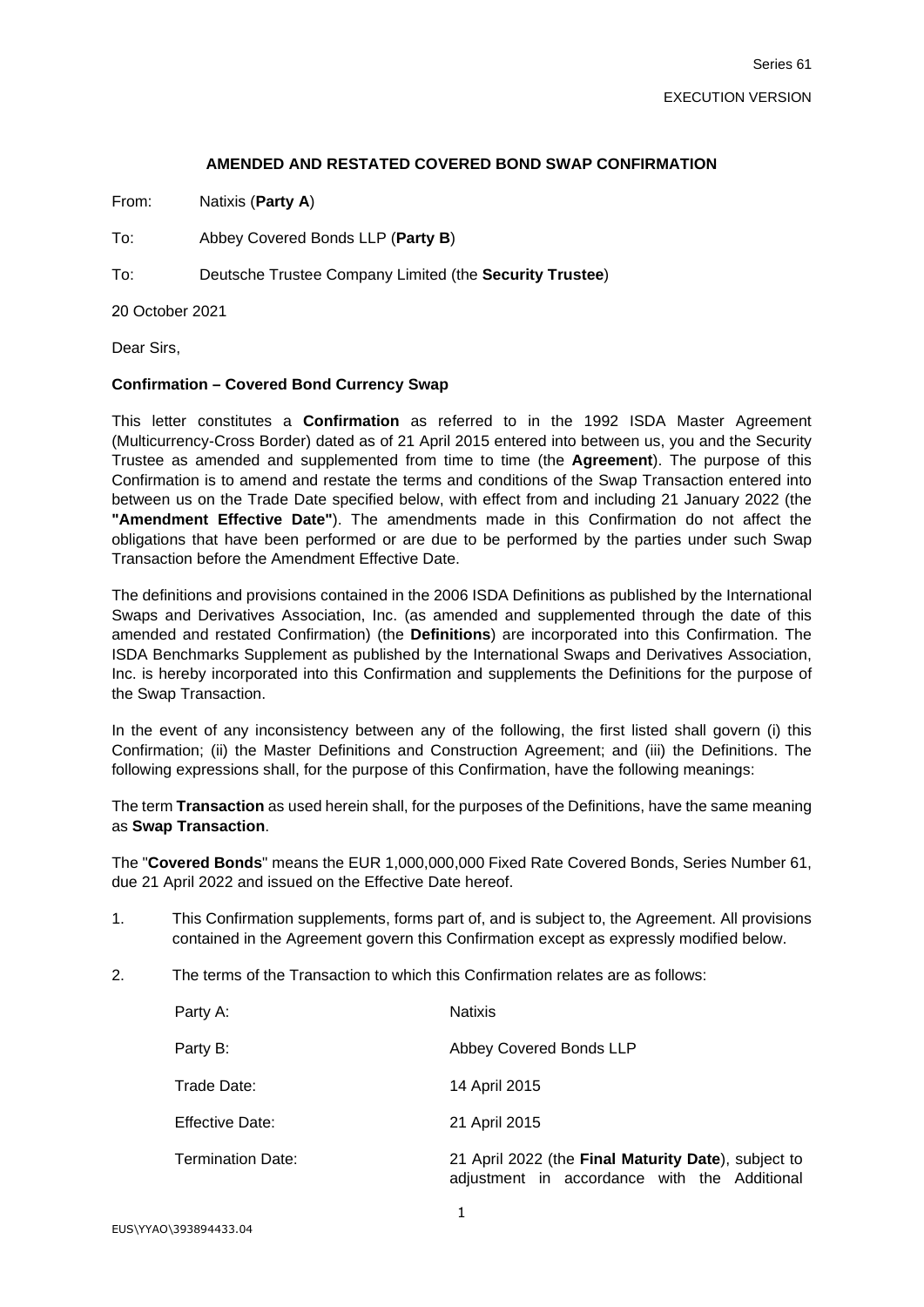|                                    | Provisions, but in no case shall the Termination<br>Date be later than 21 April 2023 (the Extended Due<br>for Payment Date), subject to adjustment in<br>accordance with the Following Business Day<br>Convention.                                                                                                                                                                                                                                                                                                                                                                                                                                                                            |  |
|------------------------------------|-----------------------------------------------------------------------------------------------------------------------------------------------------------------------------------------------------------------------------------------------------------------------------------------------------------------------------------------------------------------------------------------------------------------------------------------------------------------------------------------------------------------------------------------------------------------------------------------------------------------------------------------------------------------------------------------------|--|
| Covered Bond Swap Rate:            | GBP 0.7216 per EUR 1.00                                                                                                                                                                                                                                                                                                                                                                                                                                                                                                                                                                                                                                                                       |  |
| <b>Business Days:</b>              | London, TARGET 2                                                                                                                                                                                                                                                                                                                                                                                                                                                                                                                                                                                                                                                                              |  |
| <b>Business Day Convention:</b>    | Following<br>where<br>expressly<br>specified<br>(save<br>otherwise)                                                                                                                                                                                                                                                                                                                                                                                                                                                                                                                                                                                                                           |  |
| <b>Calculation Agent:</b>          | As per Part 4(e) of the Schedule to the Agreement.                                                                                                                                                                                                                                                                                                                                                                                                                                                                                                                                                                                                                                            |  |
| Party A Fixed Amounts:             |                                                                                                                                                                                                                                                                                                                                                                                                                                                                                                                                                                                                                                                                                               |  |
| Party A Fixed Currency Amount:     | EUR 1,000,000,000                                                                                                                                                                                                                                                                                                                                                                                                                                                                                                                                                                                                                                                                             |  |
| Party A Fixed Payment Dates:       | 21 April in each year from, and including, 21 April<br>2016 to, and including, the Final Maturity Date,<br>subject to adjustment in accordance with the<br><b>Business Day Convention.</b>                                                                                                                                                                                                                                                                                                                                                                                                                                                                                                    |  |
| Party A Fixed Period End Dates:    | 21 April in each year from, and including, 21 April<br>2016 to, and including, the Final Maturity Date, with<br>No Adjustment.                                                                                                                                                                                                                                                                                                                                                                                                                                                                                                                                                                |  |
| Party A Fixed Calculation Periods: | Each period from, and including, one Party A Fixed<br>Period End Date to, but excluding, the next Party A<br>Fixed Period End Date, except that the initial Party<br>A Fixed Calculation Period will commence on, and<br>include, the Effective Date and end on but exclude<br>21 April 2016.                                                                                                                                                                                                                                                                                                                                                                                                 |  |
| <b>Fixed Rate:</b>                 | 0.25 per cent. per annum.                                                                                                                                                                                                                                                                                                                                                                                                                                                                                                                                                                                                                                                                     |  |
| Fixed Rate Day Count Fraction:     | In respect of the calculation of a Party A Fixed<br>Amount, a fraction equal to "number of days<br>accrued/number of days in year", as such terms are<br>used in Rule 251 of the statutes, by-laws, rules and<br>recommendations of the International Capital<br>Market Association (the "ICMA Rule Book")<br>calculated in accordance with Rule 251 of the ICMA<br>Rule<br>Book, as applied to non US Dollar<br>denominated straight and convertible bonds issued<br>after December 31, 1998, as though the interest<br>coupon on a bond were being calculated for a<br>coupon period corresponding to the Party A Fixed<br>Calculation Period in respect of which payment is<br>being made. |  |

Party A Floating Amounts: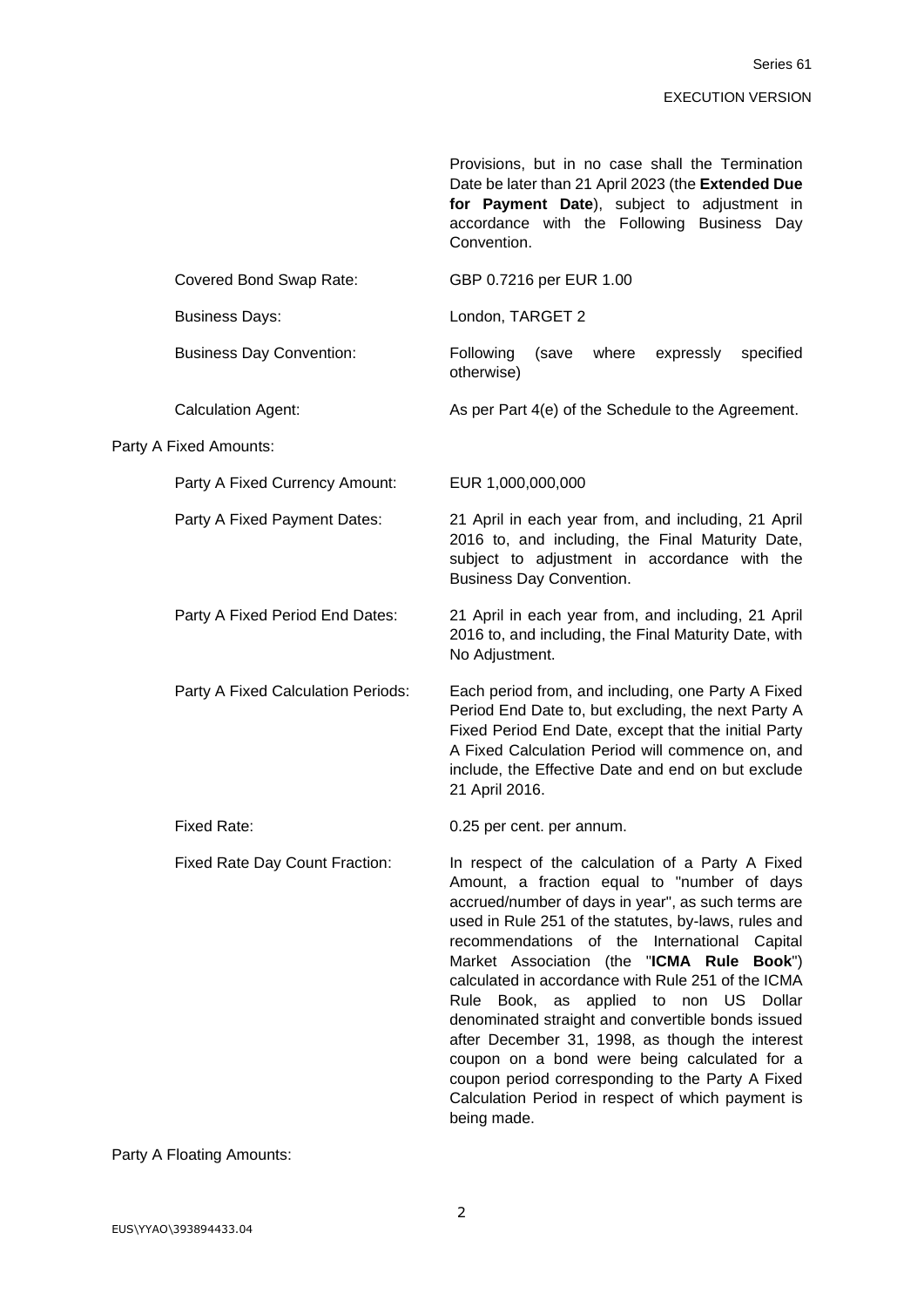| Party A Floating Currency Amount:                       | In respect of each Party A Floating Calculation<br>Period, the Principal Amount Outstanding of the<br>Covered Bonds on the first day of such Party A<br>Floating Calculation Period (after taking into account<br>any redemption of the Covered Bonds on such day).                                                                                                                                                                                         |
|---------------------------------------------------------|-------------------------------------------------------------------------------------------------------------------------------------------------------------------------------------------------------------------------------------------------------------------------------------------------------------------------------------------------------------------------------------------------------------------------------------------------------------|
| Party A Floating Payment Dates:                         | Provided that no Redemption Notice (as defined<br>below) has been given confirming that the Covered<br>Bonds are redeemable in full on a Final Exchange<br>Date on or before the Extension Determination Date<br>(as defined below), the 21st day of each month from,<br>but excluding, the Final Maturity Date to, and<br>the Termination Date, subject to<br>including,<br>adjustment in accordance with the Following<br><b>Business Day Convention.</b> |
| Party A Floating Calculation Periods:                   | Each period (if any) from, and including, each Party<br>A Floating Payment Date to, but excluding, the next<br>Party A Floating Payment Date, except that (a) the<br>initial Party A Floating Calculation Period will<br>commence on, and include, the Final Maturity Date<br>and (b) the final Party A Floating Calculation Period<br>will end on, but exclude, the Termination Date.                                                                      |
| Party A Floating Rate Option:                           | <b>EUR-EURIBOR-Reuters</b>                                                                                                                                                                                                                                                                                                                                                                                                                                  |
| <b>Designated Maturity:</b>                             | 1 month                                                                                                                                                                                                                                                                                                                                                                                                                                                     |
| Spread:                                                 | 0.01 per cent. per annum                                                                                                                                                                                                                                                                                                                                                                                                                                    |
| Party A Floating Rate Day Count Actual/360<br>Fraction: |                                                                                                                                                                                                                                                                                                                                                                                                                                                             |
| <b>Reset Dates:</b>                                     | The first day of each Party A Floating Calculation<br>Period.                                                                                                                                                                                                                                                                                                                                                                                               |
| Party B Floating Amounts 1:                             |                                                                                                                                                                                                                                                                                                                                                                                                                                                             |
| Party B Currency Amount:                                | In respect of each Party B Floating Amounts 1<br>Calculation Period, the Sterling equivalent of the<br>Party A Fixed Currency Amount (or the Party A<br>Floating Currency Amount, as the case may be) on<br>the first day of such Party B Floating Amounts 1<br>Calculation Period converted by reference to the<br>Covered Bond Swap Rate.                                                                                                                 |
| Party B Payment Dates 1:                                | 21 April, 21 July, 21 October and 21 January in each<br>year, from and including 21 July 2015 to, and<br>including, the Amendment Effective Date, subject to<br>adjustment in accordance with the Business Day<br>Convention.                                                                                                                                                                                                                               |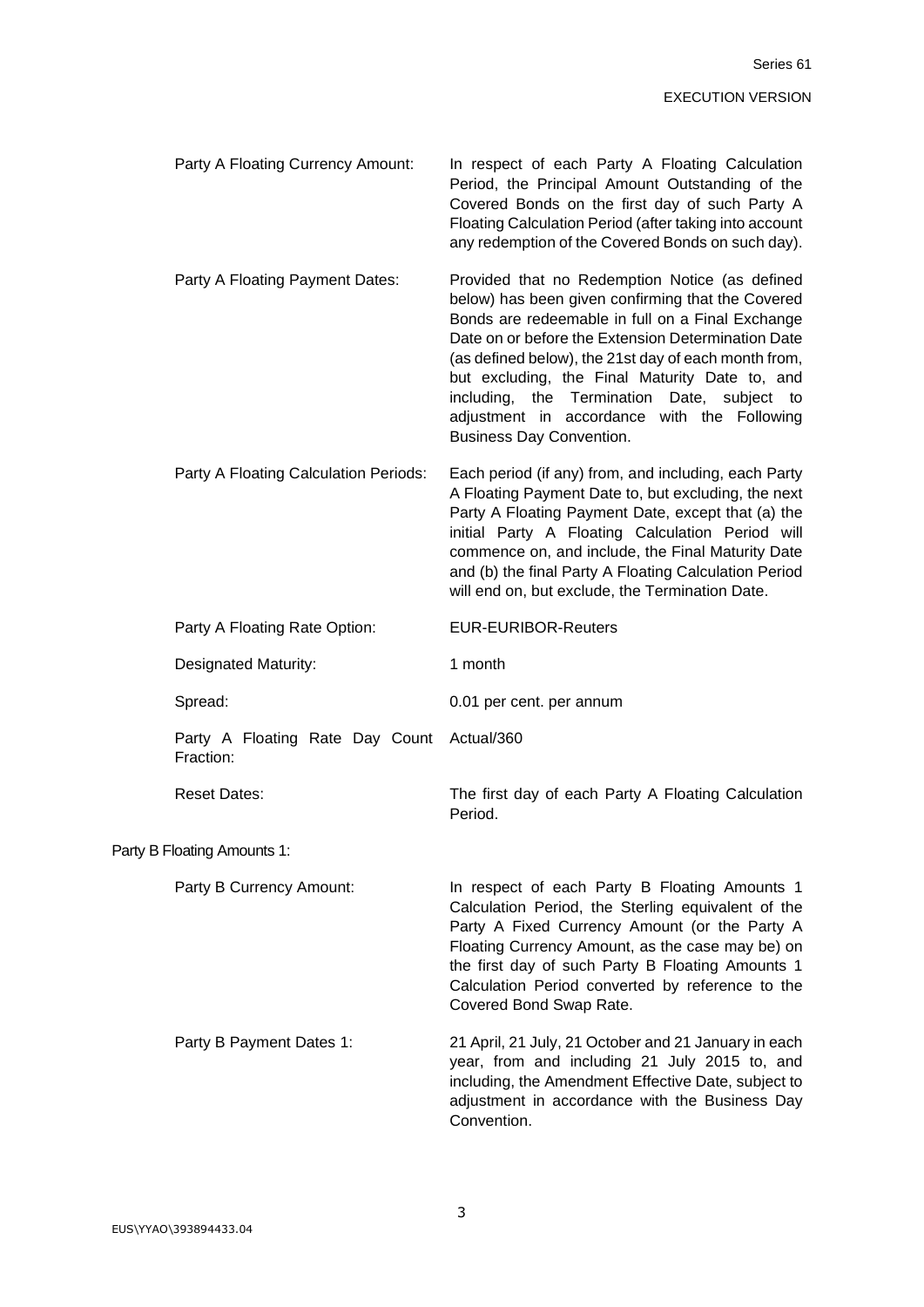| Floating<br>Amounts<br>Party<br>B<br>1<br><b>Calculation Periods:</b>                     | Each period from, and including, each Party B<br>Payment Date 1 to, but excluding, the next Party B<br>Payment Date 1, except that (a) the initial Party B<br>1 Calculation Period<br>Floating<br>Amounts<br>will<br>commence on, and include, the Effective Date and<br>end on, but exclude, 21 July 2015 and (b) the final<br>Party B Floating Amounts 1 Calculation Period shall<br>end on, but exclude, the Amendment Effective Date. |  |  |
|-------------------------------------------------------------------------------------------|-------------------------------------------------------------------------------------------------------------------------------------------------------------------------------------------------------------------------------------------------------------------------------------------------------------------------------------------------------------------------------------------------------------------------------------------|--|--|
| Party B Floating Amounts 1 Floating<br>Rate Option:                                       | GBP-LIBOR-BBA                                                                                                                                                                                                                                                                                                                                                                                                                             |  |  |
| Designated Maturity:                                                                      | 3 months in respect of each Reset Date.                                                                                                                                                                                                                                                                                                                                                                                                   |  |  |
| Spread:                                                                                   | In respect of each Party B Floating Amounts 1<br>Calculation Period falling in the period:                                                                                                                                                                                                                                                                                                                                                |  |  |
|                                                                                           | (i)<br>from, and including, the Effective Date to,<br>but excluding, the Final Maturity Date,<br>0.5215 per cent. per annum; and                                                                                                                                                                                                                                                                                                          |  |  |
|                                                                                           | (ii)<br>from, and including, the Final Maturity Date<br>to, but excluding, the Termination Date,<br>0.7715 per cent. per annum.                                                                                                                                                                                                                                                                                                           |  |  |
| Party B Floating Rate Day Count Actual/365 (Fixed)<br>Fraction:                           |                                                                                                                                                                                                                                                                                                                                                                                                                                           |  |  |
| <b>Reset Dates:</b>                                                                       | The first day of each Party B Floating Amounts 1<br><b>Calculation Period.</b>                                                                                                                                                                                                                                                                                                                                                            |  |  |
| Party B Floating Amounts 2:                                                               |                                                                                                                                                                                                                                                                                                                                                                                                                                           |  |  |
| Party B Currency Amount:                                                                  | In respect of each Party B Floating Amounts 2<br>Calculation Period, the Sterling equivalent of the<br>Party A Fixed Amount Currency Amount (or Party A<br>Floating Amount Currency Amount as the case may<br>be) on the first day of such Party B Floating Amounts<br>2 Calculation Period converted by reference to the<br>Covered Bond Swap Rate.                                                                                      |  |  |
| Party B Payment Dates 2:                                                                  | The 21st day of each calendar month from, and<br>including, 21 January 2022 to, and including, the<br>Termination<br>Date, subject to adjustment<br>in.<br>accordance with the Business Day Convention.                                                                                                                                                                                                                                   |  |  |
| Amounts<br>$\mathbf{2}^{\prime}$<br>Party<br>B<br>Floating<br><b>Calculation Periods:</b> | Each period from, and including, one Party B<br>Payment Date 2 to, but excluding, the next Party B<br>Payment Date 2, except that (a) the initial Party B<br>Amounts 2 Calculation<br>Period will<br>Floating<br>commence on, and include, the Amendment<br>Effective Date and end on, but exclude, the first<br>Party B Payment Date 2 and (b) the final Party B                                                                         |  |  |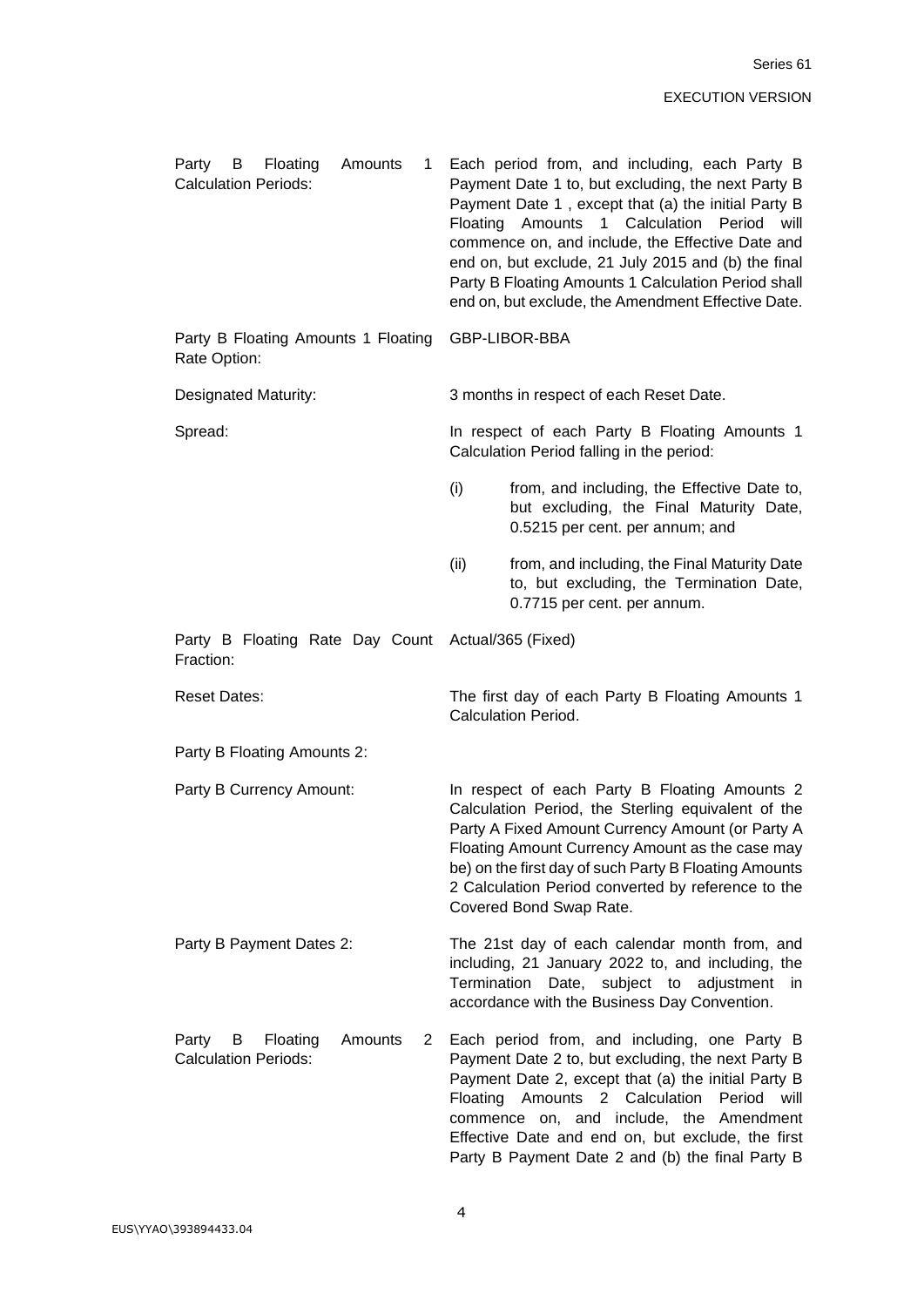Floating Amounts 2 Calculation Period shall end on, but exclude, the Termination Date.

Party B Floating Amounts 2 Floating Rate Option:

### GBP-SONIA-COMPOUND

GBP-SONIA-COMPOUND means that the rate for a Party B Reset Date will be the rate of return of a daily compound interest investment (with the daily Sterling overnight reference rate as reference rate for the calculation of interest) and will be calculated by the Calculation Agent on the relevant Party B Reset Date in respect of the relevant Party B Floating Amounts 2 Calculation Period in accordance with the formula set forth below and the resulting percentage will be rounded if necessary to the fourth decimal place, with 0.00005% being rounded upwards:

$$
\left[\prod_{i=1}^{d_0} \left(1 + \frac{SONIA_i \times n_i}{365}\right) - 1\right] \times \frac{365}{d}
$$

Where:

*d* is the number of calendar days in the relevant Reference Period;

 $d_0$  for any Party B Floating Amounts 2 Calculation Period, is the number of London banking days in the relevant Reference Period;

 $\bm{i}$  is a series of whole numbers from one to  $d_0$ , each representing the relevant London banking day in chronological order from, and including, the first London banking day in the relevant Reference Period;

**London banking day** or **LBD** means any day on which commercial banks are open for general business (including dealing in foreign exchange and foreign currency deposits) in London;

 $\pmb{n}_i$ , for any London banking day i, means the number of calendar days from and including such day i up to but excluding the following London banking day;

*p* means for any Party B Floating Amounts 2 Calculation Period, five London banking days or such other period as otherwise agreed between Party A and Party B;

**Reference Period** means, in respect of a Party B Floating Amounts 2 Calculation Period, the period from and including the date falling *p* London banking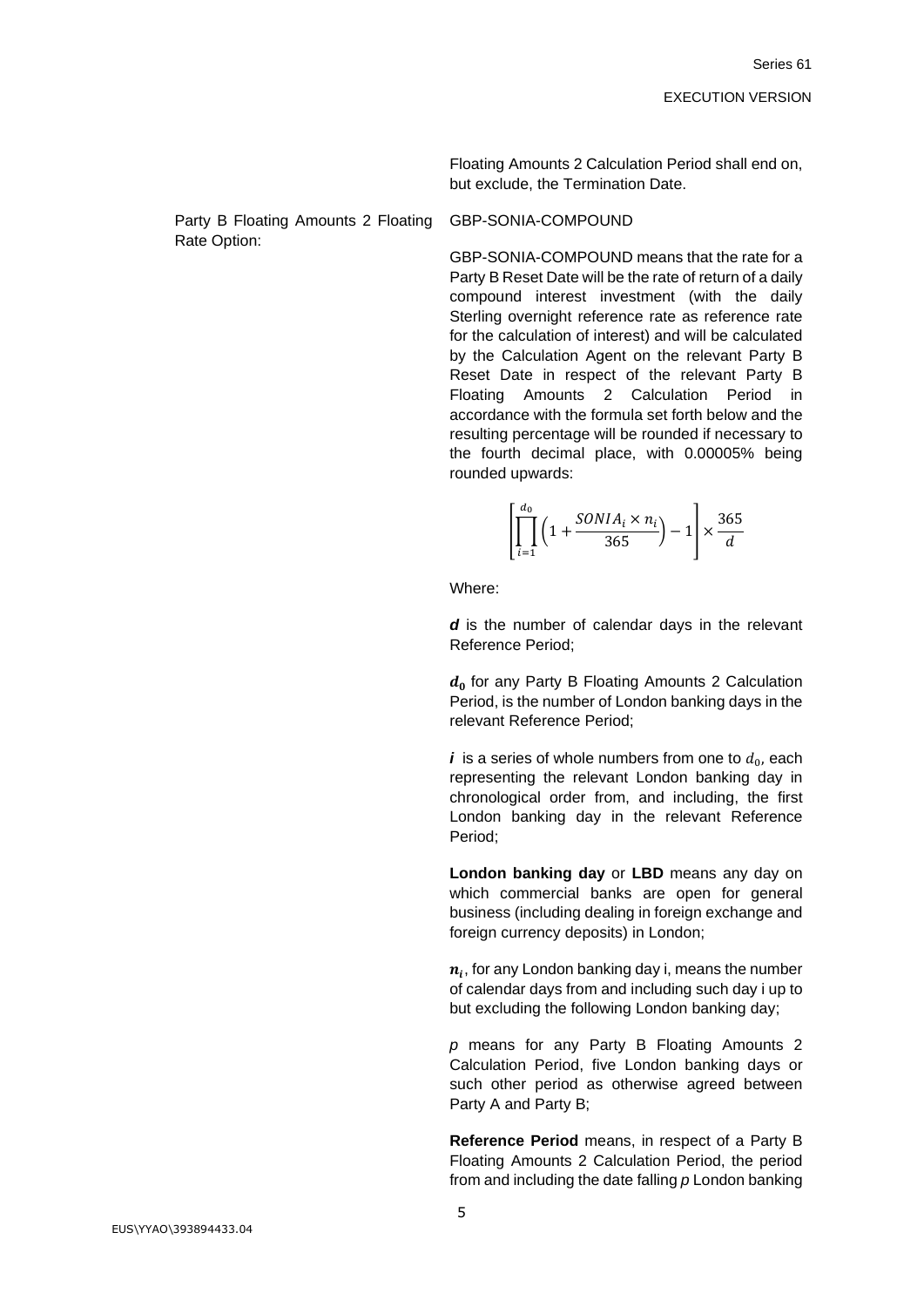|                                              |                       | days prior to the first day of the relevant Party B<br>Floating Amounts 2 Calculation Period and ending<br>on, but excluding, the date falling p London banking<br>days prior to the Party B Payment Date 2 for such<br>Party B Floating Amounts 2 Calculation Period (or<br>the date falling $p$ London banking days prior to such<br>earlier date, if any, on which the Covered Bonds<br>become due and payable); |
|----------------------------------------------|-----------------------|---------------------------------------------------------------------------------------------------------------------------------------------------------------------------------------------------------------------------------------------------------------------------------------------------------------------------------------------------------------------------------------------------------------------|
|                                              |                       | $SONIAi$ means, in respect of any London banking<br>day <i>i</i> falling in the relevant Reference Period, the<br>rate determined pursuant to the Floating Rate<br>Option GBP-SONIA as if such day were a Reset<br>Date for the purpose of such Floating Rate Option.                                                                                                                                               |
| Spread:                                      |                       | In respect of each Party B Floating Amounts 2<br>Calculation Period falling in the period:                                                                                                                                                                                                                                                                                                                          |
|                                              | (i)                   | from, and including, the Amendment<br>Effective Date to, but excluding, the Final<br>Maturity Date, 0.5215 per cent. per annum;<br>and                                                                                                                                                                                                                                                                              |
|                                              | (ii)                  | from, and including, the Final Maturity Date<br>to, but excluding, the Termination Date,<br>0.7715 per cent. per annum.                                                                                                                                                                                                                                                                                             |
| Party B Floating Rate Day Count<br>Fraction: |                       | Actual/365 (Fixed)                                                                                                                                                                                                                                                                                                                                                                                                  |
| Floating Rate:                               |                       | For each Party B Floating Amounts 2 Calculation<br>Period, the Floating Rate will be the per annum rate<br>(expressed as a decimal) equal to the sum of (a) the<br>Relevant Rate for the related Party B Reset Date<br>and (b) the Spread Adjustment.                                                                                                                                                               |
| Spread Adjustment:                           |                       | 0.1193 per cent.                                                                                                                                                                                                                                                                                                                                                                                                    |
| Party B Reset Dates:                         |                       | In respect of each Party B Floating Amounts 2<br>Calculation Period, the 5th London banking day<br>prior to the last day of such Party B Floating<br>Amounts 2 Calculation Period.                                                                                                                                                                                                                                  |
| Exchange:                                    |                       |                                                                                                                                                                                                                                                                                                                                                                                                                     |
| Initial Exchange Date:                       | <b>Effective Date</b> |                                                                                                                                                                                                                                                                                                                                                                                                                     |
| Party A Initial Exchange Amount:             |                       | GBP 721,600,000                                                                                                                                                                                                                                                                                                                                                                                                     |
| Party B Initial Exchange Amount:             |                       | EUR 1,000,000,000                                                                                                                                                                                                                                                                                                                                                                                                   |

Initial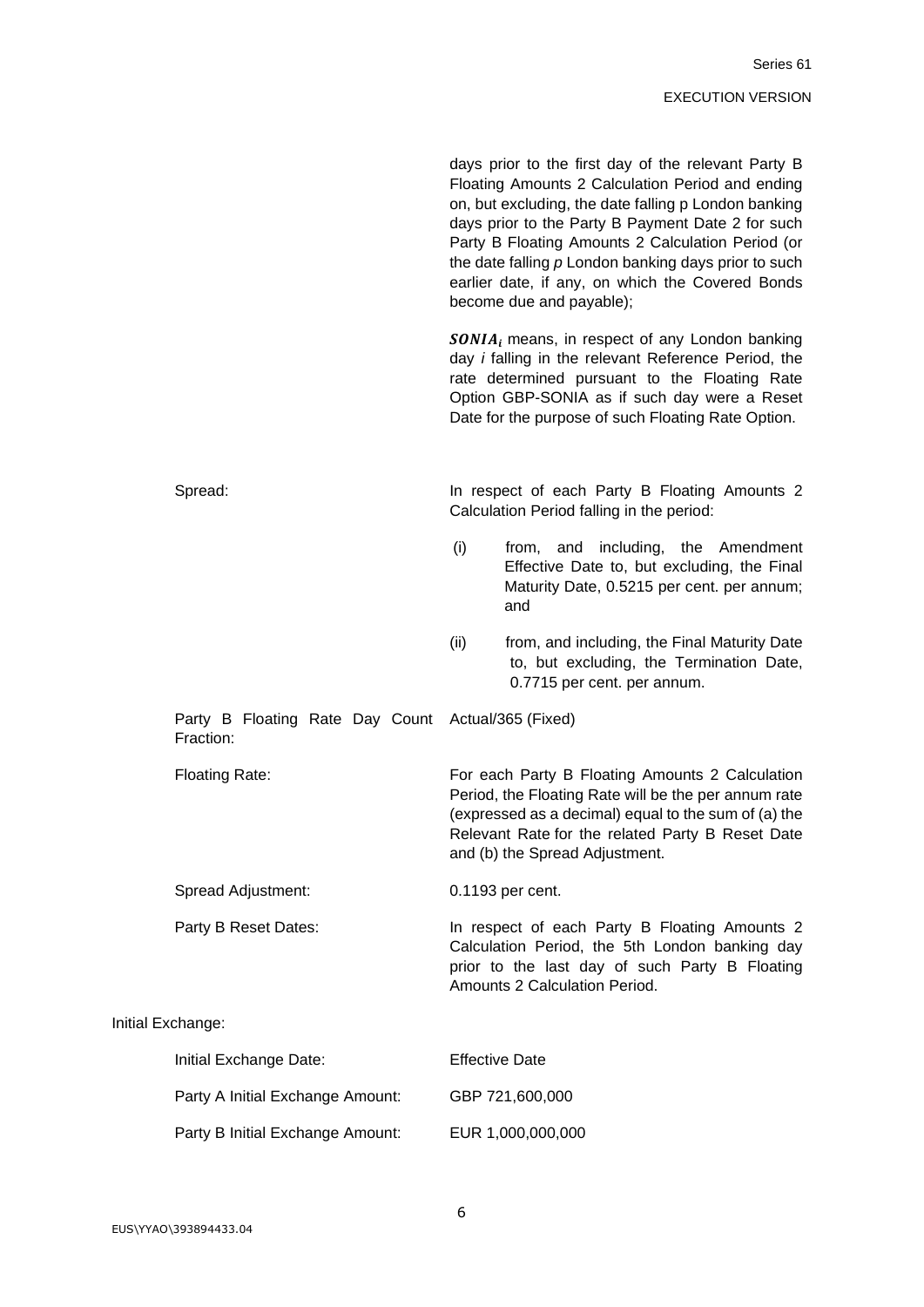Party A will pay to Party B a premium of EUR 8,990,000 on the Effective Date.

Final Exchanges:

| Final Exchange Dates:           | (i) The Final Maturity Date in respect of the Covered<br>Bonds, (ii) each Business Day during the period (if<br>any) commencing on, but excluding, the Final<br>Maturity Date to, and including, the Extension<br>Determination Date (if any and as defined below),<br>(iii) the 21st day of each month from, but excluding,<br>the Extension Determination Date (if any and as<br>defined below) to, but excluding, the Extended Due<br>for Payment Date (if any), subject to adjustment in<br>accordance with the Following Business Day<br>Convention and (iv) the Extended Due for Payment<br>Date (if any), provided that, if at any time a<br>Redemption Notice (as defined below) is given<br>confirming that the Covered Bonds then outstanding<br>are redeemable in full on a Final Exchange Date,<br>that Final Exchange Date will be the last Final<br>Exchange Date. |
|---------------------------------|----------------------------------------------------------------------------------------------------------------------------------------------------------------------------------------------------------------------------------------------------------------------------------------------------------------------------------------------------------------------------------------------------------------------------------------------------------------------------------------------------------------------------------------------------------------------------------------------------------------------------------------------------------------------------------------------------------------------------------------------------------------------------------------------------------------------------------------------------------------------------------|
|                                 | Extension Determination Date means the date<br>that is seven calendar days plus two Business Days<br>from, and including, the Final Maturity Date.                                                                                                                                                                                                                                                                                                                                                                                                                                                                                                                                                                                                                                                                                                                               |
| Party A Final Exchange Amounts: | In respect of each Final Exchange Date, the Euro<br>equivalent of the relevant Party B Final Exchange<br>Amount converted by reference to the Covered<br>Bond Swap Rate.                                                                                                                                                                                                                                                                                                                                                                                                                                                                                                                                                                                                                                                                                                         |
| Party B Final Exchange Amounts: | In respect of each Final Exchange Date, the relevant<br>Redemption Notice Amount (as defined below), if<br>any.                                                                                                                                                                                                                                                                                                                                                                                                                                                                                                                                                                                                                                                                                                                                                                  |

### 3. **Additional Payment**

Notwithstanding Section 2(a)(iii)(2) (but without prejudice to Section 2(a)(iii)(1)) and Section 6(c) of the Agreement, in the event that an Early Termination Date occurs in respect of the Transaction evidenced by this Confirmation as a result of an Additional Termination Event pursuant to Part 1(h)(i) or Part 1(h)(iii) or Part 1(h)(iv) of the Schedule to the Agreement, then on that Early Termination Date:

- (i) Party A will pay to Party B an amount in Euro equal to the Principal Amount Outstanding of the Covered Bonds to be redeemed in whole or in part pursuant to Conditions 6.2 (*Redemption for taxation reasons*) or 6.6 (*Redemption due to illegality or invalidity*) or to be purchased and surrendered in whole or in part pursuant to Condition 6.10 (*Purchases*) or to be redeemed in whole or part pursuant to Condition 6.4 (*Redemption at the Option of the Issuer*) of the Terms and Conditions (the **Party A Early Redemption Amount**); and
- (ii) Party B will pay to Party A an amount in Sterling equal to the Party A Early Redemption Amount, converted by reference to the Covered Bond Swap Rate.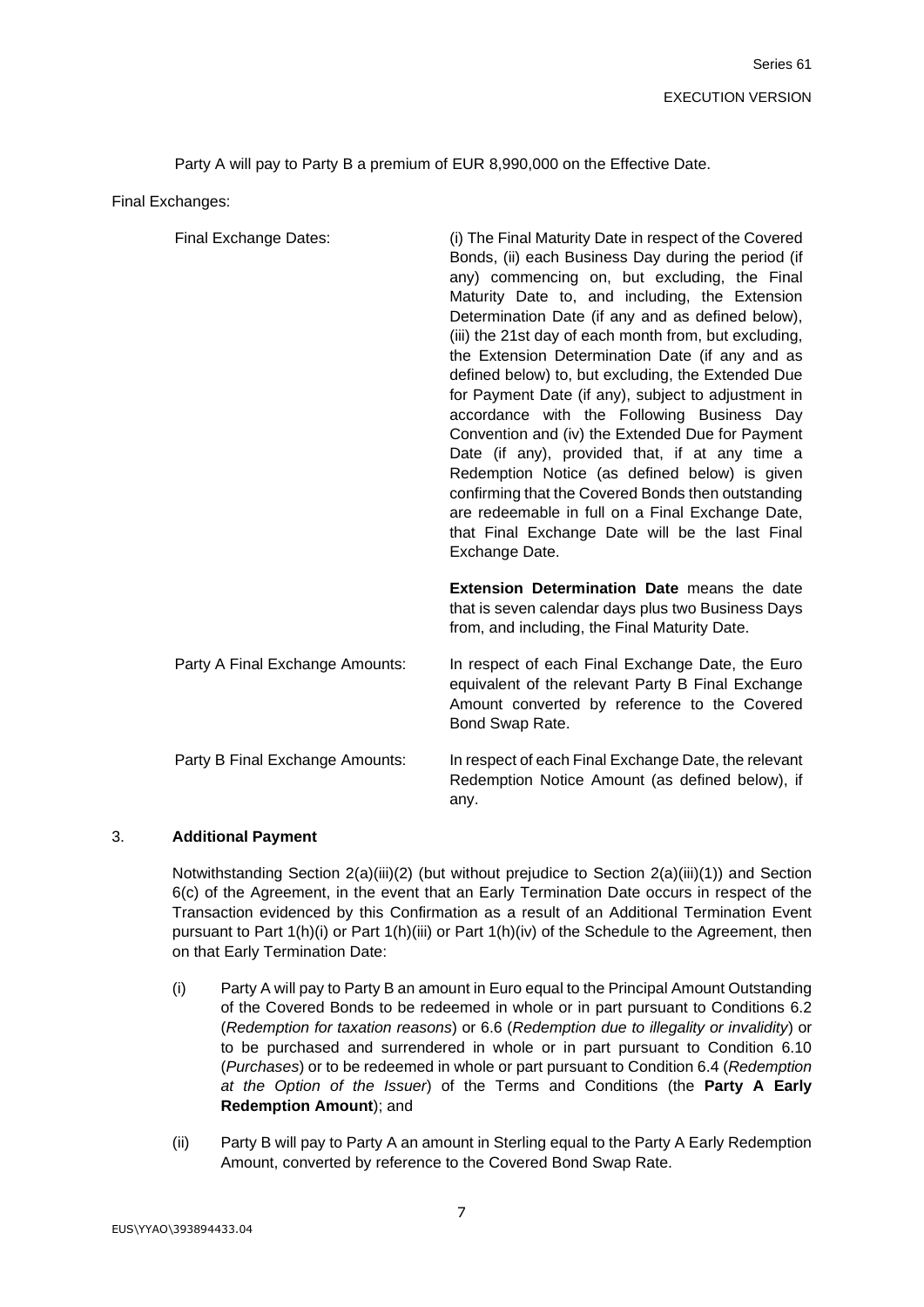To the extent that, in respect of any payments described in (i) and (ii) above, Party B makes only a partial payment (or fails to make a full payment) of the amount due to Party A under (ii) above, then Party A shall reduce its corresponding payment to Party B under (i) above by the same percentage reduction, and shall have no other obligation to Party B in respect of such payment. For the avoidance of doubt, an amount calculated pursuant to Section 6(e) of the Agreement will also be due between the parties as a result of such Early Termination Date but such amount shall be calculated after taking into account the payments described in (i) and (ii) above. In the event that Party B intends to make only a partial payment (or to fail to make a full payment) of any amount due to Party A, Party B shall provide Party A with at least two London Business Days' notice of such intention.

### 4. **Additional Provisions**

Party B, or the Cash Manager acting on Party B's behalf, shall notify Party A of the amount of principal payments to be made on the Covered Bonds on each Final Exchange Date (for purposes of calculating payment of any Final Exchange Amounts). Such notification may be made in respect of a Final Exchange Date by receipt by Party A of written confirmation from Party B, or the Cash Manager acting on Party B's behalf, of an irrevocable payment instruction to a bank from Party B to make a payment to Party A in an amount equal to an amount in Sterling corresponding to the Covered Bonds to be redeemed on such Final Exchange Date converted by Party B by reference to the Covered Bond Swap Rate on or prior to 5:00 p.m., London time, two London Business Days prior to such Final Exchange Date (a **Redemption Notice**, and the Sterling Amount specified in the written confirmation delivered to Party A, the **Redemption Notice Amount**).

If Party A does not receive a Redemption Notice with respect to any Final Exchange Date, then the parties will not be required to pay any Final Exchange Amounts on such Final Exchange Date. In addition, if Party A does not receive a Redemption Notice confirming that the Covered Bonds are redeemable in full on the Final Maturity Date (and the Covered Bonds are not redeemed in full on or prior to the Extension Determination Date): (i) the Termination Date for this Transaction shall be deemed to be the Final Exchange Date in respect of which a Redemption Notice is given and, taking into account such Redemption Notice and each other Redemption Notice, the sum of all Redemption Notice Amounts equals the Party A Initial Exchange Amount; (ii) for the avoidance of doubt, Party A's obligation to pay Party A Fixed Amounts shall cease as from the Final Maturity Date and Party A shall from (but excluding) such date be obliged to pay the Party A Floating Amounts to Party B in accordance with paragraph 2 above; (iii) for the avoidance of doubt, Party B shall be obliged to continue to pay the Party B Floating Amounts; and (iv) the final Party A Floating Calculation Period and the final Party B Calculation Period shall end on, but exclude, the Termination Date. Without prejudice to the generality of the above provisions, Party B, or the Cash Manager acting on Party B's behalf, shall notify Party A at least two London Business Days prior to the Final Maturity Date whether or not the Covered Bonds will be redeemed (in whole or in part) on the Final Maturity Date and, if they will not be, whether or not the Covered Bonds will be redeemed (in whole or in part) on or prior to the Extension Determination Date.

If on the Extended Due for Payment Date the Principal Amount Outstanding of the Covered Bonds has not been reduced to zero (whether by redemption or cancellation) then on the Extended Due for Payment Date:

(i) Party B will pay to Party A an amount in Sterling equal to the amount to be applied on the Extended Due for Payment Date toward redemption of the Covered Bonds converted at the Covered Bond Swap Rate; and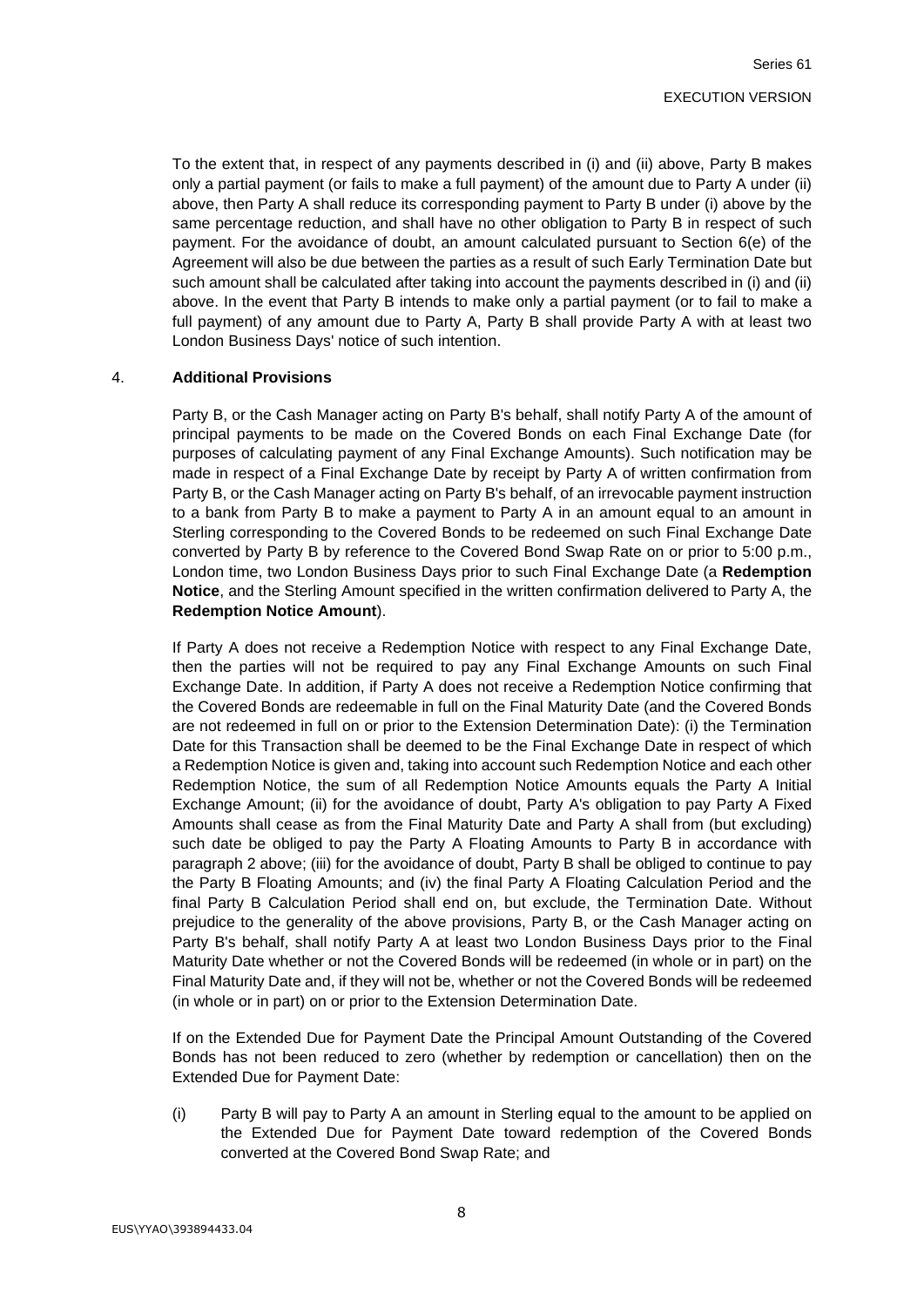(ii) Party A will pay the Euro equivalent of the amount received from Party B, converted at the Covered Bond Swap Rate.

For purposes of calculating any amount due under Section 6(e) of the Agreement in respect of a Termination Event that occurs during the period from, but excluding, the Final Maturity Date to, and including, the Extension Determination Date, the Termination Date shall be deemed to be the Final Maturity Date, unless Party B or the Cash Manager has determined as of that date that Party B has insufficient funds to pay the Guaranteed Amounts, in which case the Termination Date shall be deemed to be the Extended Due for Payment Date (subject as provided above).

Party B agrees as soon as reasonably practicable after a Redemption Notice has been given to advise Party A by telephone (or email if provided in the notice details below) of the fact of such Redemption Notice; provided, however, that the failure by Party B, or the Cash Manager acting on Party B's behalf, to do so shall not affect the validity of any Redemption Notice under the Transaction evidenced by this Confirmation.

#### 5. **Account Details**

|    | Payments to Party A in Sterling: | Account name: Natixis (Natixis Capital<br>Markets) (NATXFRPPMAR), sort code: 18-<br>50-08, account number:<br>GB11CITI18500811857878, bank name:<br>Citibank N.A., London (CITIGB2L). |
|----|----------------------------------|---------------------------------------------------------------------------------------------------------------------------------------------------------------------------------------|
|    | Payments to Party A in Euro:     | Bank name: Natixis, account number.<br>FR7630007000110001048019244.                                                                                                                   |
|    | Payments to Party B in Sterling: | To be advised.                                                                                                                                                                        |
|    | Payments to Party B in Euro:     | To be advised.                                                                                                                                                                        |
| 6. | <b>Notice Details</b>            |                                                                                                                                                                                       |
|    | Party A:                         |                                                                                                                                                                                       |
|    | Address:                         | 40, avenue Terroirs de France, 75012 Paris, France                                                                                                                                    |
|    | Facsimile Number:                | (33-1) 58 55 2145                                                                                                                                                                     |
|    | Attention:                       | Back-office Produits Dérivés                                                                                                                                                          |
|    | Email:                           | securitization_swap@natixis.com                                                                                                                                                       |
|    | Party B:                         |                                                                                                                                                                                       |
|    | Address:                         | 2 Triton Square, Regent's Place, London, NW1 3AN.                                                                                                                                     |
|    | Attention:                       | Medium Term Funding and Treasury Legal                                                                                                                                                |
|    | Telephone:                       | +44 (0) 20 7756 7100                                                                                                                                                                  |
|    | Email:                           | MTF@santander.co.uk;<br>treasurylegal@santander.co.uk                                                                                                                                 |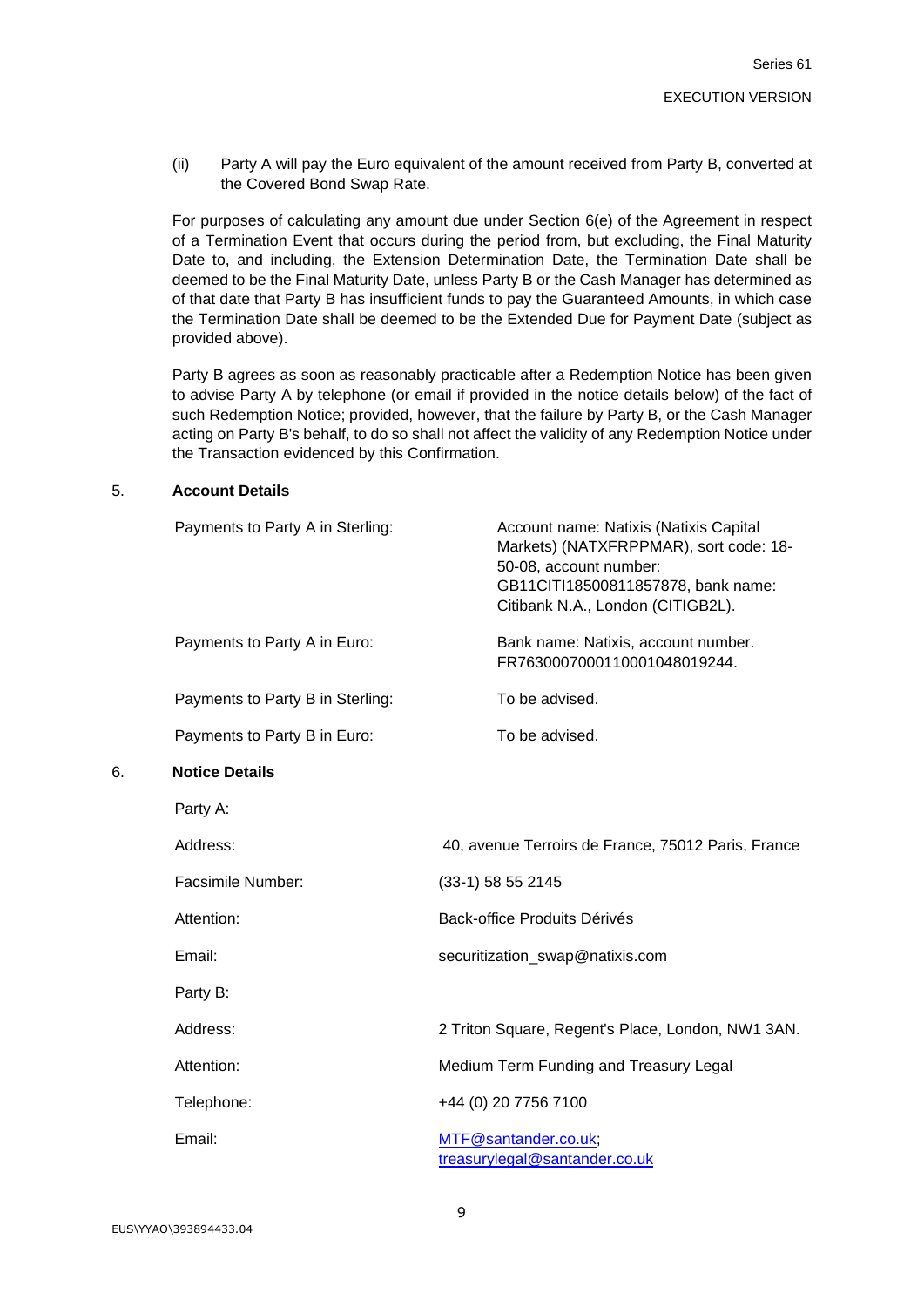With a copy to the Security Trustee:

| Address:          | Winchester House, 1 Great Winchester Street,<br>London, EC2N 2DB. |
|-------------------|-------------------------------------------------------------------|
| Facsimile Number: | +44 207 547 5919                                                  |
| Attention:        | Managing Director (ABS/MBS Group)                                 |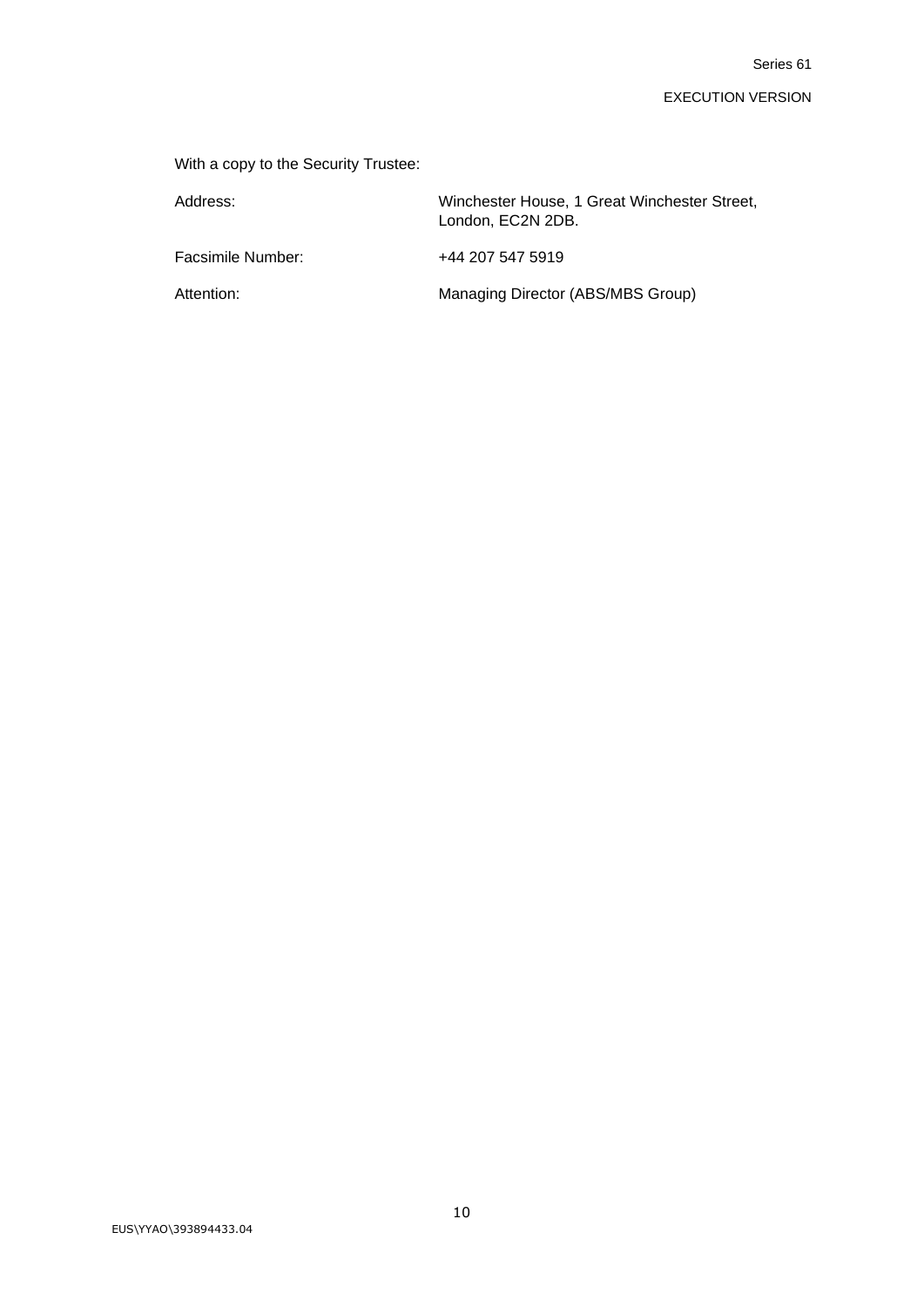Please confirm that the foregoing correctly sets forth the terms of our agreement by signing a copy of this Confirmation and returning it to us by facsimile transmission on the fax number listed under Party A's notice details above.

Yours faithfully,

# **Natixis**

| В١     |     |  |  |
|--------|-----|--|--|
| Name:  | . 1 |  |  |
| Title: | .   |  |  |

Confirmed and accepted as of the date first written:

## **Abbey Covered Bonds LLP**

| By:    |                                         |        |  |
|--------|-----------------------------------------|--------|--|
|        |                                         |        |  |
| Title: |                                         |        |  |
|        | <b>Deutsche Trustee Company Limited</b> |        |  |
| By:    |                                         |        |  |
|        |                                         |        |  |
| Title: |                                         | Title∵ |  |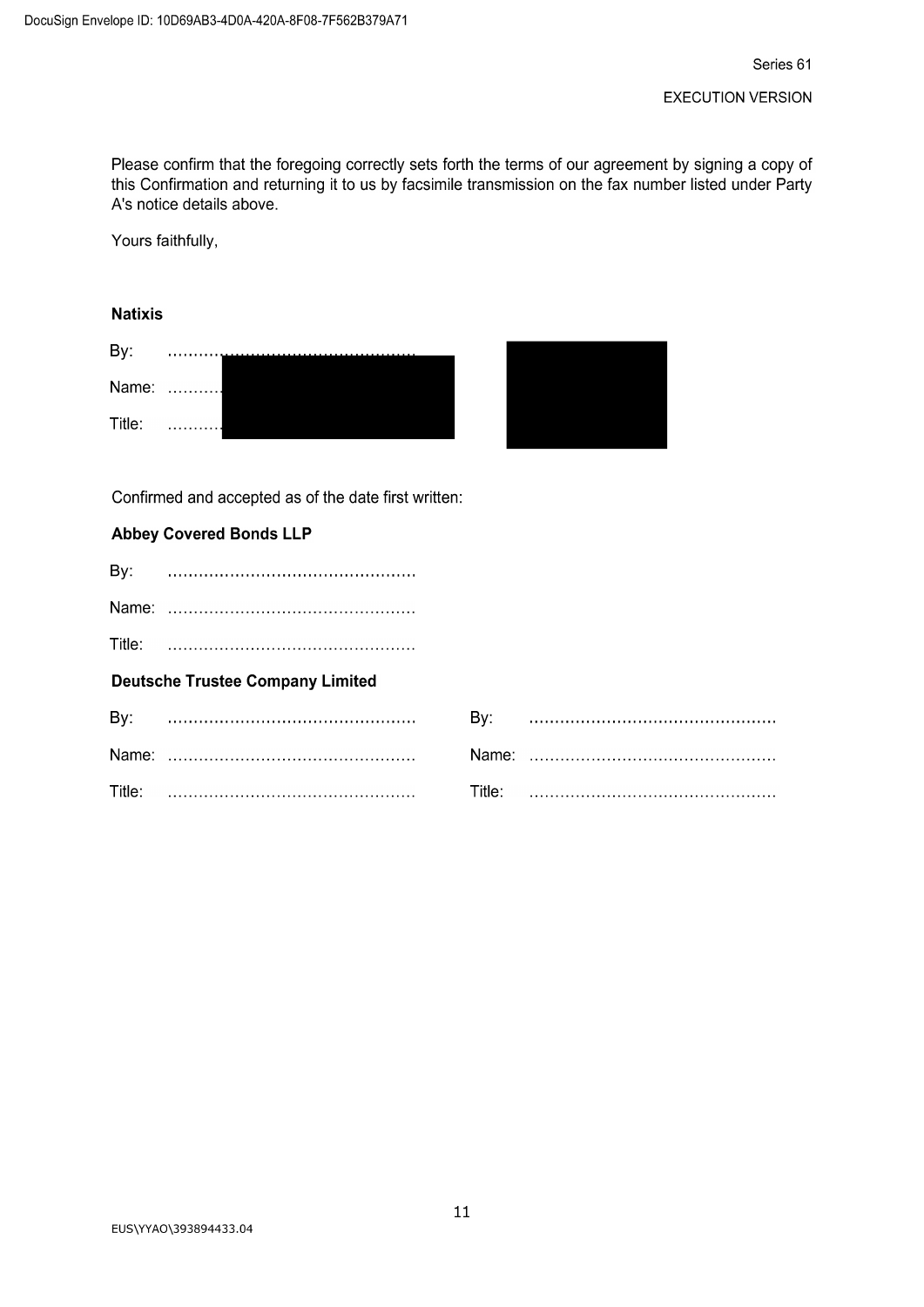Please confirm that the foregoing correctly sets forth the terms of our agreement by signing a copy of this Confirmation and returning it to us by facsimile transmission on the fax number listed under Party A's notice details above.

Yours faithfully,

### **Natixis**

Confirmed and accepted as of the date first written:

### **Abbey Covered Bonds LLP**

| <b>Deutsche Trustee Company Limited</b> |  |  |
|-----------------------------------------|--|--|
| Title:                                  |  |  |
| Name:                                   |  |  |
| By:                                     |  |  |
|                                         |  |  |

| By:    |         |  |
|--------|---------|--|
| Name:  | Name: l |  |
| Title: | Title:  |  |